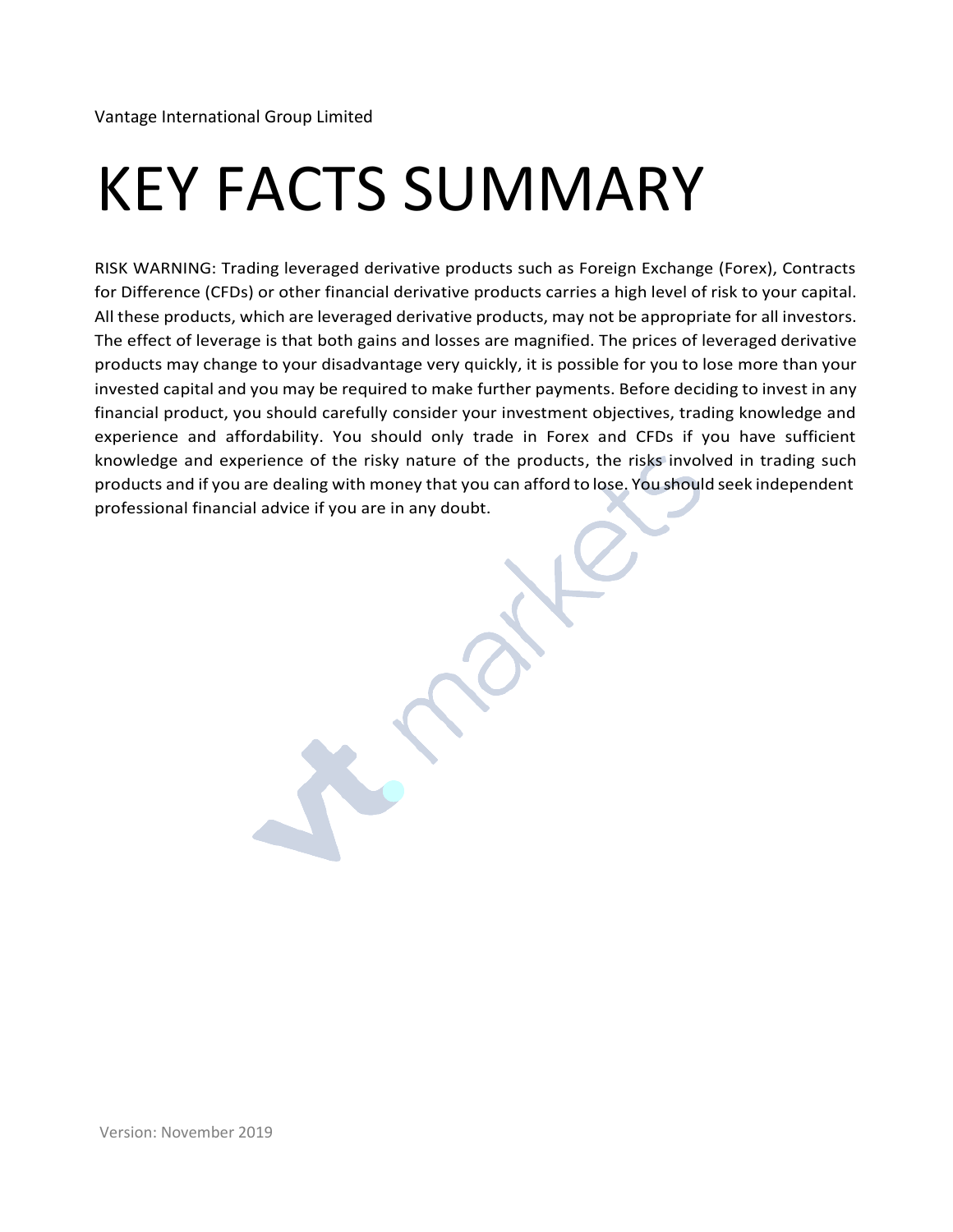This Key Facts Summary highlights certain key terms of the Vantage International Group Limited's Client Agreement and associated legal documents (together the "**Key Agreements**"). Please read in conjunction with our policies listed on our website. The Key Agreements' terms prevail to the extent of any consistency with this Key Facts Summary.

## **1. VANTAGE INTERNATIONAL GROUP LIMITED**

You are entering into an agreement with Vantage International Group Limited ("we", "us" or "VIG"), we are authorised by the Cayman Islands Monetary Authority under the Securities Investment Business Law (SIBL) and our Licence number is 1383491.

### **2. CLIENT AGREEMENT**

The information provided to you in this Key Facts Summary is important and binding on you. Additional legal terms governing our relationship are detailed in the Client Agreement. If you are applying online, you must complete the application in its entirety and then electronically submit the application to VIG for processing.

#### **3. EXECUTION-ONLY SERVICES**

VIG provides execution-only services. Nothing in this Key Facts Summary or the Key Agreements issued by us should be construed as a recommendation by us or any other person to invest in CFDs, margin FX contract, currency or any other financial product. You are responsible for the selection of the product you transact with us. We make no representation of the performance of any product. The performance of the product will depend on the investment decisions made by you.

## **4. LEVERAGE**

Investors are required to deposit funds before they trade as security (initial margins) and to cover all net debit adverse market movement (variation margins) i.e. positions are monitored on a mark-to-market basisto account for any market movements. When clients are making a loss to an extent that they no longer meet the margin requirements, they are required to "top up" their accounts or to "close out" their position.

Leveraging has the effect of magnifying any profits but also magnifies any losses and consequently carries great risk. With a CFD ormargin FX Contract, you are only required to provide a small initial deposit (i.e. margin) in order to secure an exposure to the underlying asset subject of the CFD or margin FX Contract. You are not required to provide the amount of the contract value to which the CFD or margin FX Contract relates

#### **5. RISKS OF TRADING OUR PRODUCTS**

This section does not detail ALL risks applicable to the products but rather seeks to highlight the key significant risks involved in trading in the products.

#### **5.1 Leverage**

A high degree of leverage is obtainable in trading the products because of the small margin requirements which can work against you as well as for you. The use of leverage can lead to large losses as well as large gains. The impact of leverage is that even a slight fluctuation in the market could mean substantial gains when these fluctuations are in your favour, but that could also mean considerable losses if the fluctuations are to yourdetriment.

#### **5.2 Foreign Exchange Risk**

Our products which are denominated in foreign currency can expose you to fast and large changes to the value of your Account, potentially triggering the need for more margin to be paid by you, including at short or no notice.

#### **5.3 Margin requirements**

You are liable to pay margin before you open a margin FX Contract or CFD position and, after that, you may be liable to pay more margin before the position is closed out. The required margin will usually be at least:

the margin required by VIG for the contract (initially and later); plus

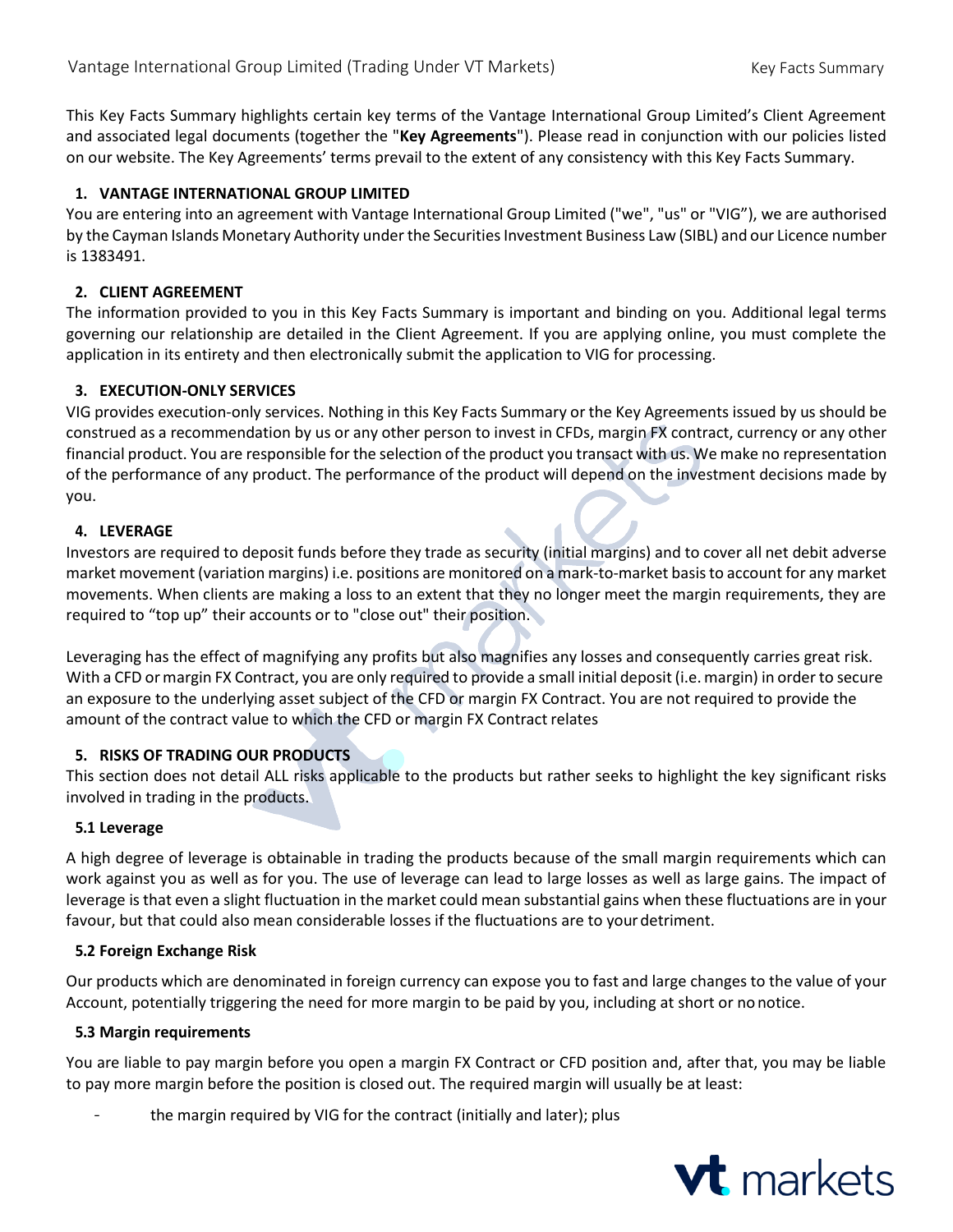- the margin required by VIG to cover any payments for Realised/Unrealised Loss on other positions in your Account; plus
- any margin required by VIG to cover adjustments for any foreign exchange rate.

If you do not meet margin requirements, including at little or no notice, some or all the contracts/positions may be closed out without notice to you. An Imperfect Hedge may not trigger a margin call; however, it gives VIG the right to close any open positions.

## **5.4 Stop Loss and Take Profit orders are not guaranteed**

You can place a Stop Loss or a Take Profit order within the VIG Electronic Trading Platform, however, we can't guarantee that these mechanisms will be effective. Thisis because markets can be volatile and unforeseen events can occur which may result in your Stop Loss or Limit Loss orders not being accepted, or instead activating at a next available price that's worse than the price you originally set.

## **5.5 Operational risks**

Operational risks in relation to VIG's Electronic trading platform are inherent in every margin FX Contract or CFD that we offer. For example, disruptions in operational processes such as communications, computers and computer networks, or external events may lead to delays in the execution and settlement of a transaction. We are not liable to you if losses arise owing to delays, errors or failures in operational processes outside our control, including but not limited to faults in the online trading platform or in the provision of data by third parties.

#### **5.6 Corporate Actions**

There is a risk that a Corporate Action may affect a position. If a Corporate Action occurs, we will reasonably determine what adjustment, if any, to be made to the position to account for the dilutive or concentrative effect of any such event to preserve the economic equivalent of such position immediately prior to the relevant event or to reflect the effect of such event on such position. Any such adjustments will be effective as of a date reasonably determined by us.

## **5.7 Our right to exercise certain discretions**

You should note that there are several provisions in the Client Agreement that confer a discretion on us which could affect your product. These discretions include:

Setting the price of the base currency used to open and close a position in a product. The price of a base currency is set with reference to the current market price offered to us from our hedging partners. However, in certain circumstances, the price we set may be different from the current market price. In particular:

- We act as a market maker, mainly due to system failure and accordingly, set prices at which we are prepared to deal with you; and
- If we cannot determine a price because trading is limited, then the price will be the price immediately preceding such limitation; or
- determined by us in our absolute discretion, acting reasonably, but having regard to the prevailing market conditions affecting trading as a whole or trading in such currency.

We can close out all or part of your position in a product, limit the total value of the position you can open, refuse an order or terminate the agreement between us if certain circumstances arise including where we:

- decide in our absolute discretion provided we give you prior written notice of such decision;or
- reasonably consider it necessary for the protection of our rights under the Client Agreement.

You do not have the power to direct us in the exercise of our discretions.

#### **5.8 Execution risk**

Quotes for prices for dealing in our products are indicative only and so are subject to the actual price at the time of execution of your order. While VIG endeavours to execute your order to the best of its ability, there is no assurance

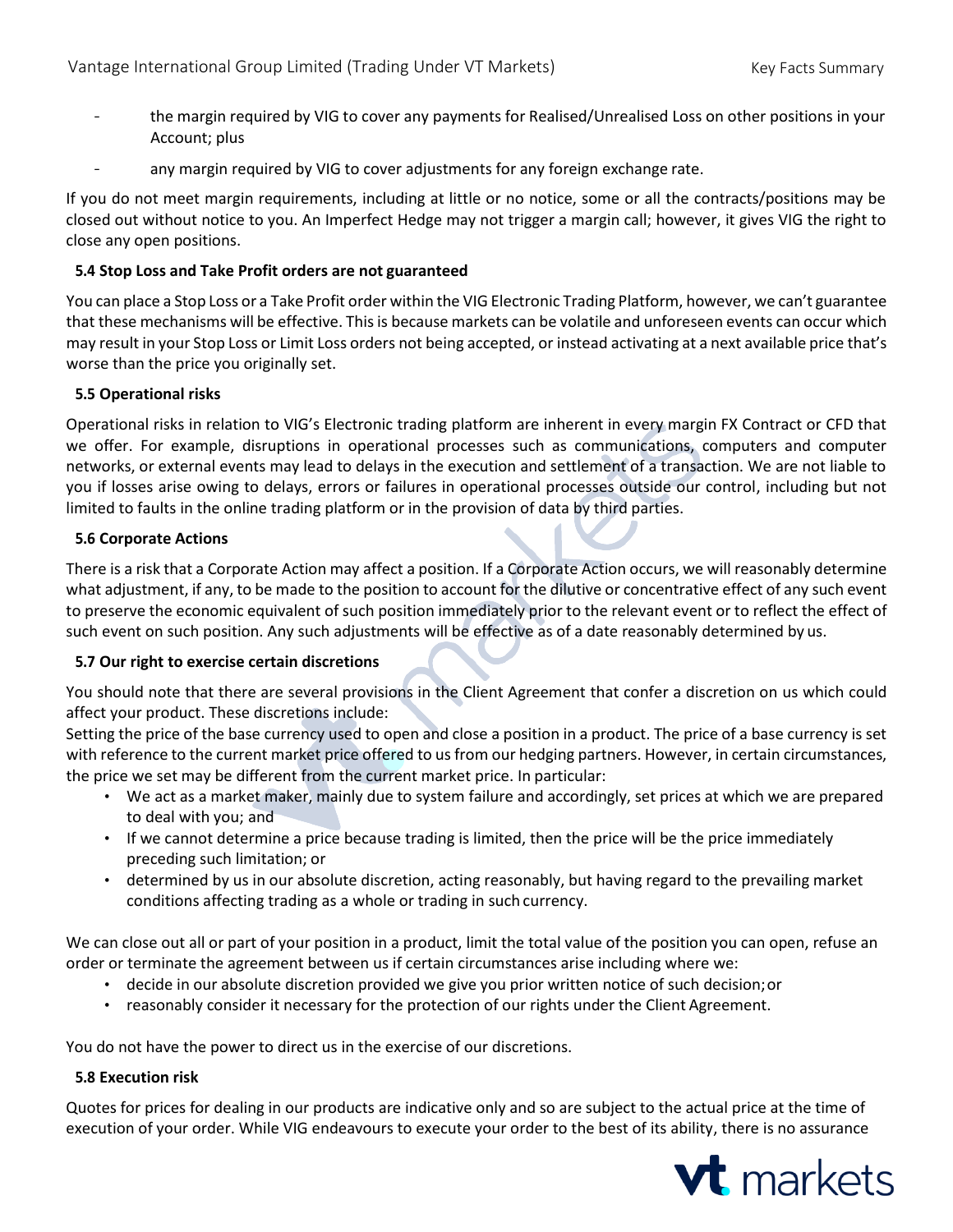that the order will be executed at the price of your order. This what is known as "slippage" because there is an increase in volatility or volume. This happens most often during fundamental news events or "gapping" in the markets, which create conditions where orders are difficult to execute because of extreme price movements.

The execution of your order always depends on the liquidity that's available at all price levels. Although you may be looking to execute at a certain price, the market may have moved significantly or liquidity may be exhausted, in which case your order would be filled at the next available price.

## **5.9 Electronic Trading platform risk**

You shall be responsible for providing and maintaining the means by which to access the electronic trading platform, which may include, without limitation, a personal computer, modem and telephone or another access line. While the internet and the World Wide Web are generally reliable, technical problems or other conditions may delay or prevent access thereto. If you are unable to access the internet and thus, the electronic trading platform, it will mean you may be unable to trade in a product offered by VIG when desired and you may suffer a loss as a result. Should the system be unavailable, clients may place their closing orders via telephone with a representative of VIG*.* Furthermore, in unforeseen and extreme market situations, such as an event like September 11, or a global catastrophe, VIG reserves the right to suspend the operation of the electronic trading platform or any part or sections of it. In such an event, VIG may, at its sole discretion (with or without notice), close out your open contracts at prices it considers fair and reasonable at such a time. VIG may impose volume limits on client accounts, at its sole discretion. Please note that such measures would only be implemented in extreme market conditions, and such discretion only reasonably exercised in the best interests of the client.

## **5.10 Automated trading risk**

While you're able to connect to and use third-party trading tools and systems with VIG's Electronic Trading Platform (such as automated trading strategies/expert advisors, copy traders and robot traders), using these tools and systems is high risk and could lead to you incurring significant financial losses. We don't have any control over the logic or code that these third-party providers use when developing their tools and systems and we're not responsible or liable for their operation in connection with the platform.

You should take steps to ensure that any third-party tools or systems that you use to trade with us have been developed by reputable providers that, where relevant, are appropriately licensed or permitted to provide the relevant services to you.

We will not be liable for any losses incurred as results of unsuccessful automated trading algorithms or the actions of the provider.

## **5.11 Auto-Liquidation**

VIG may without prior notice to you liquidate some or all your Open margin FX Contract or CFD positions if the account value balance reaches or falls below the liquidation level applicable to your Account. This can generate realised losses in your Account. VIG does not assure you that VIG will act on this right, at any time or in respect of all or any of your margin FX Contract or CFD position s. It is not something that you should rely upon to manage your risk and your obligation to maintain sufficient margin.

#### **6. YOUR OBLIGATIONS**

Due to several obligations when opening an account with us, it is important you understand the terms of the Client Agreement and have sufficient funds to meet margin calls. If your account has a negative balance, you are required to fund it to return it to a zero or positive balance. You must monitor your account and open positions frequently and never trade in breach of the Client Agreement terms or any Applicable Law.

#### **7. KEY FEATURES OF OUR PRODUCTS**

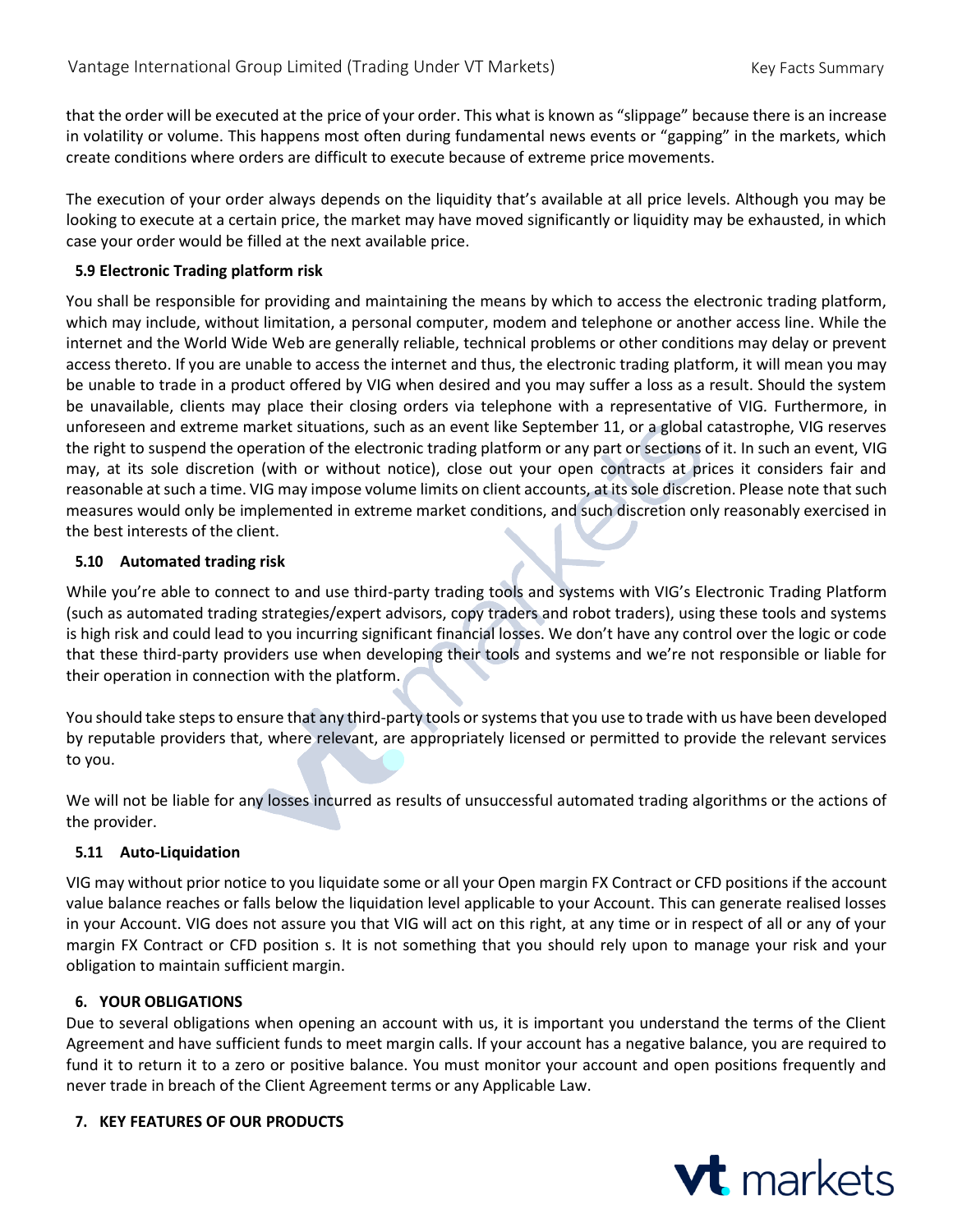A Contract for Difference ("CFD") is a leveraged derivative product that allows you to trade on the upward or downward price movements of an underlying asset without buying or selling the underlying asset directly. CFDs provide the opportunity to make profits (or losses) from a wide range of markets including indices and commodities. Margin foreign exchange ("margin FX") are economically equivalent products to CFDs that have currencies as the underlyingasset.

## **7.1 Types of products Issued by Us**

- We offer the following products:
- margin FX
- Index CFDs
- Energy CFDs
- Share CFDs
- Soft Commodities CFDs
- Precious metals CFDs
- Cryptocurrencies CFDs
- other products offered from time to time as set out on the Website or the Electronic TradingPlatform.

## **8. FEES AND OTHER COSTS**

Please note that our charges for trading may include trading commission, a mark-up of the spread and overnight financing charges. All these costs reduce your account balance accordingly and may increase your loss or reduce profits on your trades. In certain cases, we pay an introducer who has introduced you to our firm. Our banks may charge you fees for deposits and withdrawals, depending on the currency and timing of the transaction. We, as a firm, do not charge for these actions.

#### **8.1 Administration fee (swap-free accounts only)**

Swap Free Accounts do not pay or receive Financing and Rollover Charges and Benefits. Swap Free Accounts will be charged an administration fee. The administration fee is made up of the fees imposed by our Liquidity Providers plus an internal processing fee (approx. 10%).

#### **8.2 Transaction Fee**

We may charge a transaction fee on your Account when you trade in Share CFDs. Typically:

- Trading US shares CFDs attract a fee of 6 USD per transaction converted to the currency of your Account.
- Trading Honk Kong shares CFDs attracts a fee of 50 HDK or 0.25% of the transaction value (No. of contracts \* share price \* 0.25%) whichever is greater converted to the currency of your Account.
- Trading Australia Shares CFDs attracts a fee of 0.08% of the transaction value (No. of contracts \* share price \* 0.08%). The minimum charge is 8 AUD per transaction.

#### **8.3 Market Data Subscription Fees**

We may charge a market data subscription fee on your Account when you trade Shares CFDs. Though the market data is available to all clients trading with VIG, you are deemed as a subscriber only if you transact in Shares CFDs. VIG reserves the right to cancel any market data subscription at its discretion without prior notice to you.

#### **8.4 Variation of fees and costs**

Under the Client Agreement, we may charge you an additional fee and/or spread or increase the current fees and/or spread set out in this Key Facts Summary provided given you notice.

#### **9. BEST EXECUTION**

We are committed to ensuring that our clients are treated fairly and receive the best possible price when executing a trade, whatever the product. Our Best Execution Policy applies to both retail and professional clients.

#### **10. ONBOARDING AND KYC REQUIREMENTS**